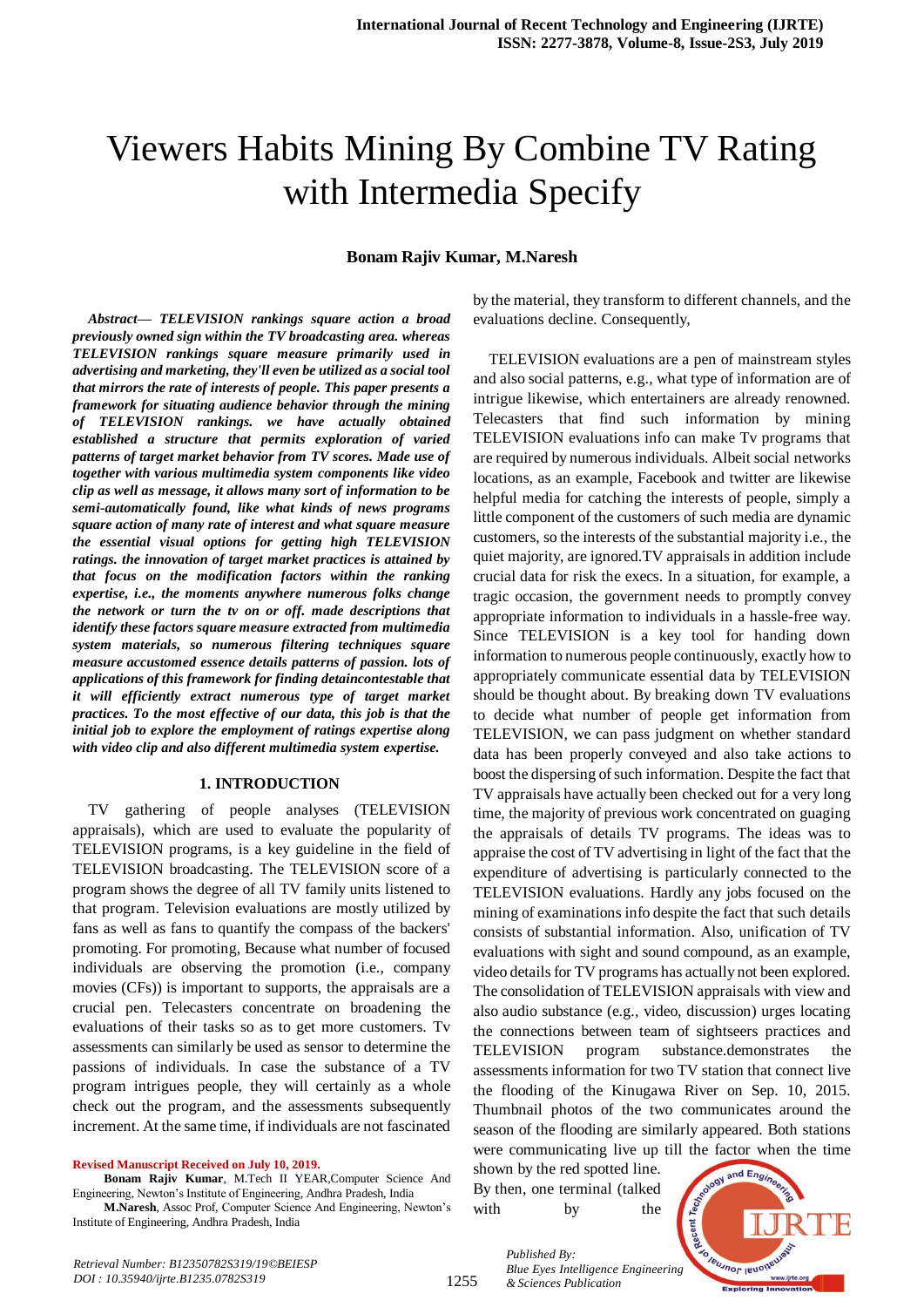environment-friendly line) began appearing CFs. This triggered a significant modification in spectators from the "environment-friendly" station to the "blue" terminal. Comparative conduct from the "blue" station to the "green" terminal is in addition seen at dark specked line. This implies the watchers were significantly fascinated by the celebration and in this way changed to another station to proceed seeing the news. This is a situation of group of onlookers carry out received from Tv assessments details for just a solitary event. Examination of bigger amounts of such information will equip normal examples of celebration of individuals carry out to be discovered consequently, and also significantly concealed practices can be discovered by collaborating TV assessments and also media compound. The motivation for discovering team of sightseers conduct has a few perspectives. As an issue of initial importance, celebration of people carry out shows what individuals find of intrigue, and also this understanding is essential for making TV programs that draw in watchers. Recognizing client conduct is also essential from the component of advertising. Obtaining the instances that development assessments from the mining of event of people perform will allow fans to get higher analyses for their jobs as well as in this manner get even more backers. Danger the board is one more angle. Customer conduct mining reveals just how individuals obtain information complying with an ordeal. This information might be used to figure out what should be finished to even more most likely pass on important data to countless people. In this paper, we study the celebrations or instance in group examinations details by utilizing interactive media compound, for instance, video clip information also, records information in mix with evaluations info. Our goal is to accumulate a system that can be made use of to discover the different examples of customer conduct from TV assessments. Despite the fact that client conduct is being investigated by countless works, most of continuous job facility around informal areas and also little job has had a tendency to the conduct of TELEVISION teams of onlookers. To the best of our info, this is the primary service the utilization of event of people assessments accompanied sight and sound details. To discover the links between the examinations information and sight and audio compound, we focus around the adjustment focuses, i.e., the focuses in time when numerous individuals lately have a look at a particular TV program. These concentrates are taken into consideration to have essential information, particularly the interests of the spectators. We show these focuses making use of aesthetic highlights separated from video clip and also catchphrases separated from transcripts. Considering that the variety of such focuses is colossal, we specifically and also adaptably use separating and total based on the investigation target. Tests showed that this system can discover various kind of substantial data. Tv audience rankings (TELEVISION ratings), that make even procedure intend to analyze the recognition of TELEVISION programs, can be a vital sign within the field of TV broadcasting. The TV rating of a program indicates the proportion of all tv households tuned in to it program. TV scores square action mainly made use of by enrollers and broadcasters to live the reach of the enrollers' advertising. For procedure observance the advertisement( i.e., commercial films( CFs)) is important to enrollers, the ratings square procedure an important sign.



Fig. 1. Audience behaviors observed in TV ratings data at the flooding of the Kinugawa River.

Broadcasters focus on increasing the scores of their programs so as to build up additional sponsors. TV rankings may be utilized as device to determine the rate of interests of individuals. If the components of a program rate of interest individuals, they tend to tune up to the program, and the rankings as a result increase. On the other hand, if folks do not appear to be interested Alternatively, if folks don't seem to be interested regarding the components, they switch over to different networks, and also the scores reduction. Consequently, TELEVISION rankings square measure associate indicator of prevalent subjects and social patterns, e.g., what selections of information square action of passion and that entertainers square step currently prevalent. Broadcasters United Nations agency discover such data by mining TELEVISION rankings details will certainly create TELEVISION programs that settle action required by numerous individuals. though social media sites such as Facebook and twitter location ls houseful media for capturing the passions of individuals, only little section of the customers of such media square procedure active customers, that the passions of the majority i.e., the quiet majority, square step unheeded.Our payments are as complies with: 1) we tend to initiate a research study of mining that targets TV rankings, demonstrating that useful information might be obtained from TV rankings which TELEVISION scores are an important supply as records furthermore due to the fact that the first of check out the mining of TV rankings. 2) we tend to establish a structure for analysing audience behaviour by analysing change factors. It makes use of diverse alternatives as well as filtering strategies presented from different fields like a process visual online. This structure

will discover varied type of useful information, as revealed within the



1256

*Published By: Blue Eyes Intelligence Engineering & Sciences Publication*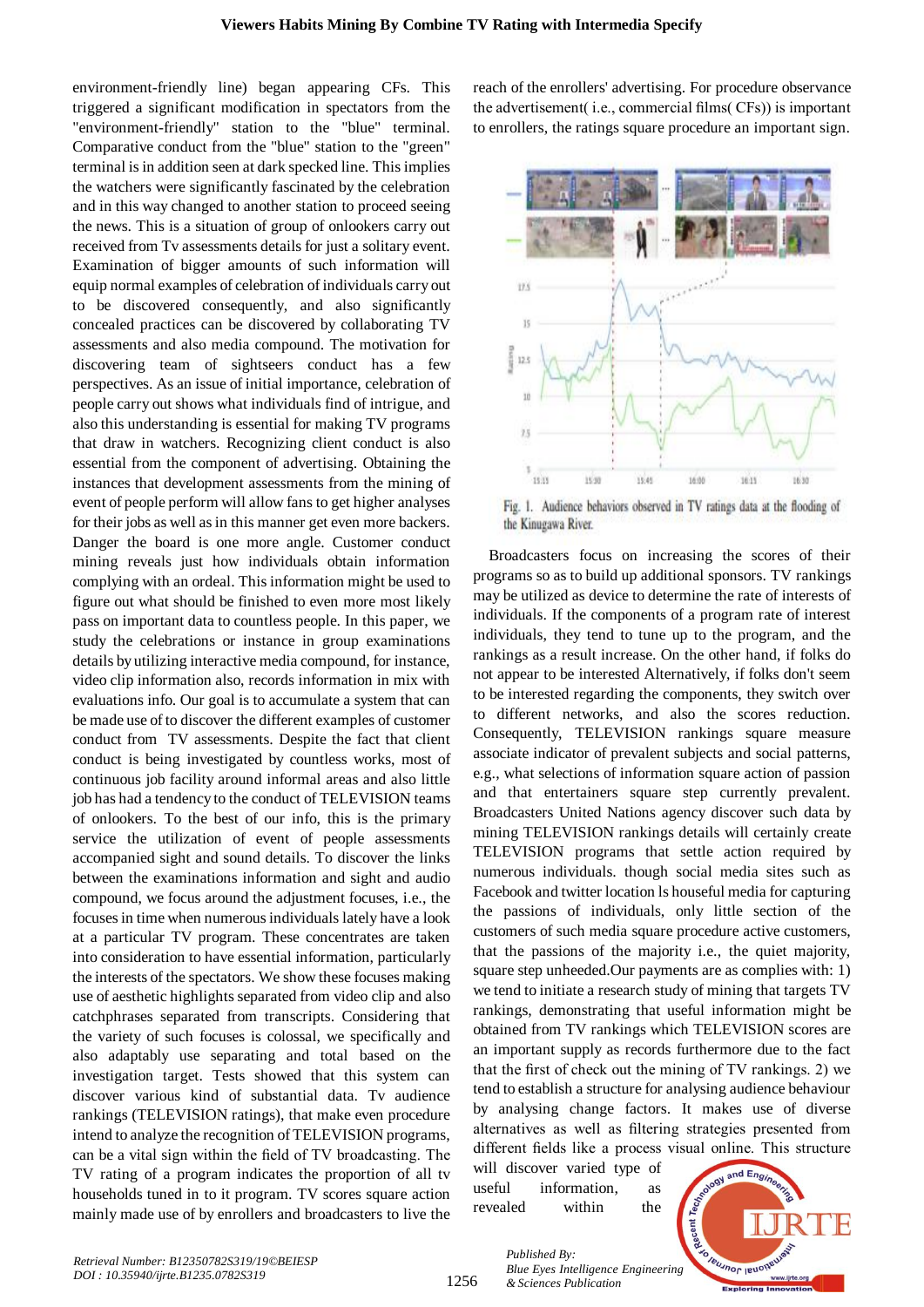application. given in Sec. VI

## **RELATED WORK:**

In this paper, we focus on the mining of team of onlookers carry out from TELEVISION assessments info. Our goal is to accumulate a structure for subsequently finding specific examples or occasions showing the interests of people. To this end, we focus around the adjustment focuses in score information. Particularly, we focus around the tiny scale degree change concentrates, where the per-minute evaluations change essentially inside a number of mins, which implies that the amount of spectators increments or diminishes suddenly. It is anticipated that something occurs at these focuses, so the information they provide is much more successful than that offered by different focuses. We determine these concentrates and examine them in mix with video clip compound and various other meta-information such as inscriptions. By studying the substance contrasting to the change concentrates, we can all the more likely understand things that a lot of intrigue spectators. By extracting a substantial variety of development concentrates, we can find the events and also examples revealed by the appraisals details In the first action, we locate nonetheless many change concentrates as can reasonably be anticipated using a simple criterion, relying on later phases to looking them. Our concept center is around stages 2 as well as 3, i.e., representation, dividing, what's even more, combination of development focuses using media material. For each recognized factor, different highlights are divided from one-minute multimedias information at the season of each indicate offer abundant portrayals that explain the focuses. These representation are used to channel as well as complete the concentrates. Separating is made use of to dismiss commotion or focus the focuses that we need to investigate. Finally, the apart focuses are collected what's even more, pictured. For instance, understanding of the adjustment point measurements motivates understanding of assessments increment layout. Customer can wisely add or transform the networks to picture



from one program to the other

significantly certain cases, which speeds up the instance revelation. Notwithstanding TELEVISION appraisals info, we utilize a couple of sort of mixed media info to illustrate and transport the modification focuses.: A number of visual highlights are made use of to depict photos as concise in Table I. Shading and also surface are utilized as low-level

aesthetic highlights. Product and sensation highlights are made use of as mid-level highlights. These picture highlights figured out for each one of the 60 outlines (one edge for every 2nd) in a one-minute video clip. They are then gathered by taking the mean for every single one over the 60 details, and the collected values are used as the highlights of each change point.Low-level Functions. We use low-level highlights offered from computational feel, which has been seemed powerful in evaluating visual suggestions. Complying with, we actualize the shading as well as surface area highlights made use of in [1]: Color names, GLCM highlights, HSV understandings, and also the Enjoyment, Arousal as well as Strength esteems refined from HSV worths. Mid-level Attributes. Notwithstanding using low-level highlights, we utilize bigger quantity consists of that are progressively related to the image content. We utilize the write-up category order rating as well as the feeling rating specifically. We initially utilize includes based on ImageNet order [2] We register ball game for 1000 post categories based upon the ILSVRC organizing project. We use the AlexNet [3] prepared with the ILSVRC 2012 dataset [2] to figure the organizing ratings (i.e., the probabilities for each classification) and use them as highlights. Since the nature of TELEVISION material contrasts from the categories in ImageNet, it is tough to make use of the scores of distinct 1000 classifications straightforwardly. Rather, we use 2 highlights registered depending on the 1000-class scores. Instantly, we make use of ball games for the 9 top-level courses of ImageNet (plant, land, typical, sporting activity, antiquity, parasite, individual, animal, misc) figured out by accumulating the setup ratings for the 1000 short article classifications. Additionally, we identify item categories reasonable for TELEVISION substance by bunching the highlights of convolutional neural systems. We appreciate the 4096-dimensional fc7 highlights of AlexNet as semantic highlights and do k-implies grouping on them  $(k= 100)$  with the objective that each lot talks to specific items or then again scenes that repeatedly turn up in TELEVISION material. Each covering is assigned to the team with closest centroids as well as 100 dimensional paired element are obtained for every case, where each measurement shows whether the casing has a place with each team. Three instances of made numbers (speaking to sumo, various games, and also climate records) are shown up in Figure 4. Regardless of the highlights dependent on the thing course, enthusiastic part is furthermore utilized. we figure the scores for eight feelings (beguilement, outrage, stunningness, joy, sicken, power, worry, dismal) utilizing the technique for Machajdik and Fig. 2. Examples of three cases observed in autence ratings. (a) Boundary of TV show: the rating increased when the programs began. (b) Extrinsic factor:  $\bf{H}anbury$  [1] They showed that sensations stimulated by the rating suddenly increased when an earthquake struck. (c) Transition: the ratings of two programs suddenly increased or decreased due to viewers switching images can be identified utilizing a computational technique. By using the feeling grouping scores, we can damage down the impacts of the sensations triggered by video clip material on TV assessments. 2)

> Keywords: We divide the catch phrases from the subtitle for the moment comparing to

> > *& Sciences Publication*

*Published By:*

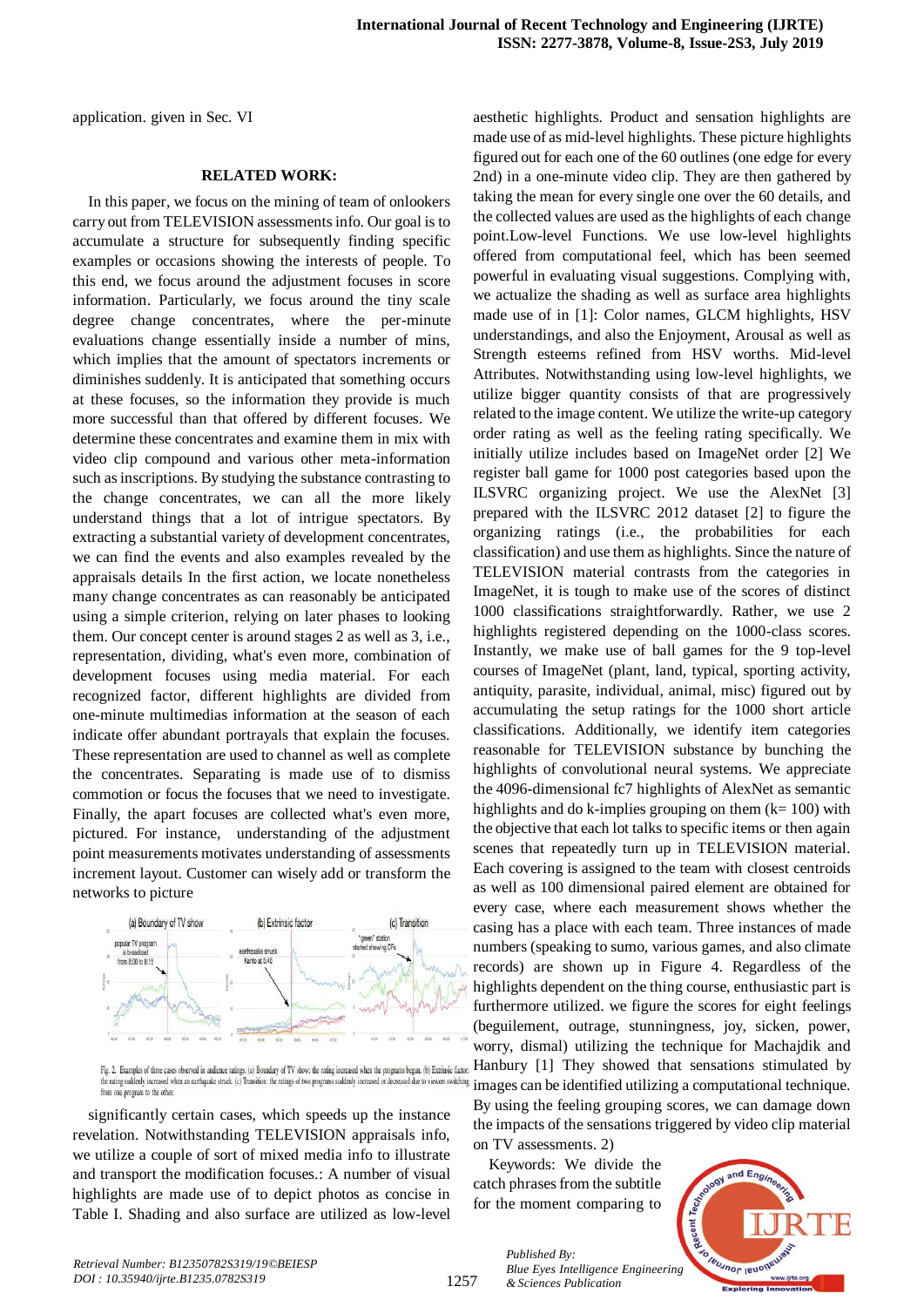each adjustment factor. To extricate watchwords from Japanese content, we at first execute morphological examination to decay the web content into a few morphemes considering that Japanese web content has no room between words. We do this utilizing the MeCab morphological analyzer [4], which is the normally used for morphological examination of Japanese. It generates the isolated material together with grammatic feature data. As it were things are liberated as confident keywords.Next we decline the stopwords that frequently show up in discussion. In TV compound, there are much of the time showed up words for every Television jobs, as an example, the title of TELEVISION program that are certainly not important to define the compound. To bar these words, we make a model for every one of the 24 hr in a connect duration for every one of the 7 significant TV stations in the Kanto zone additionally, utilize them to establish the word appearance rates. Those words that turn up over 30% days are disallowed. The words (things) staying are made use of as catch phrases.

#### **EXPERIMENTAL RESULTS & DISCUSSIONS**

We offer the structure that purposes the examination of news programs. We identify the news accounts of a lot of excitement making use of the setup of progression concentrates. We use increment focuses saw in projects of news and also information program classifications that are required to mirror the watchers' interest to news stories. Investigation of the prevalent news uncovers lucrative knowing. As an example, regardless of whether the objective of TELEVISION stations is at change with the actual interests of individuals can be attested by the connection in between the variety of increment focuses and relaying time. What's more, the testimonial data at catastrophe will certainly discover the cognizance of farce anticipation, which is the necessary details from the part of threat the board We recognize newspaper article making use of catch phrases cooccur with increment focuses. The plan of increment concentrates are deemed the collection of graph centers. To begin with, the centers that are taken into consideration to be a comparable subject are associated, which is determined by catchphrases as well as connect days; 2 factors isolated inside 2 days and having in unwanted of 3 typical catch phrases are associated. Associated parts of graph are after that divided also, every section speaks to the newspaper article. The number of progression concentrates in every newspaper article shows the degree of individuals' excitement for the newspaper article. Top-ten much of the moment showed up catchphrases for each news story are utilized as the signs of the information, which is used to liberate the telecommunications time for every single news. Using this computation, information accounts of typically intrigue can be identified with no earlier details. Although that we attempted some essential bunching computations, for instance, k-implies and also ghostly grouping, they would as a whole union insignificant newspaper article and our straightforward calculation delivered much more specific end results than others. We in addition liberate the telecommunications time for each and every identified news story. Subject department, i.e., finding factor restrictions of news programs, is initial done based on the method utilized in [5] It identifies a subject restriction by discovering a point where the countersign blood circulation has entirely transformed. On the off possibility that a piece incorporates more than 3 of ten catch phrases of a specific newspaper article, we check out the section as that newspaper article. By doing this, we can obtain the telecommunications time of a particular newspaper article if its signs are given. 2) Analysis of News of Rate of interest: We originally assessed whether our strategy can identify necessary newspaper article. We utilized the top-ten news stories in Japan for 2015, as outlined by the Yomiuri Newspaper, as the ground truth. Table II shows the



Fig. 4. Examples of clusters created for TV contents.

communication in between the ground fact and our main 10 acknowledgment outcomes. The CP area demonstrates the rank based on the variety of progress focuses in each identified news. This end result demonstrates that our method identified 5 of ten ground truth. The rank in our outcomes mirrors the dynamic conduct of individuals who want the data about the news, which is unique in relation to the idea of simply essential news. Our outcomes uncovered that the frightening news stories, for example, an instance of homicide or catastrophe will in general do watchers change the channels to proactively gather data of the accounts, while positive news stories, for example,



*Published By: Blue Eyes Intelligence Engineering & Sciences Publication* 

1258